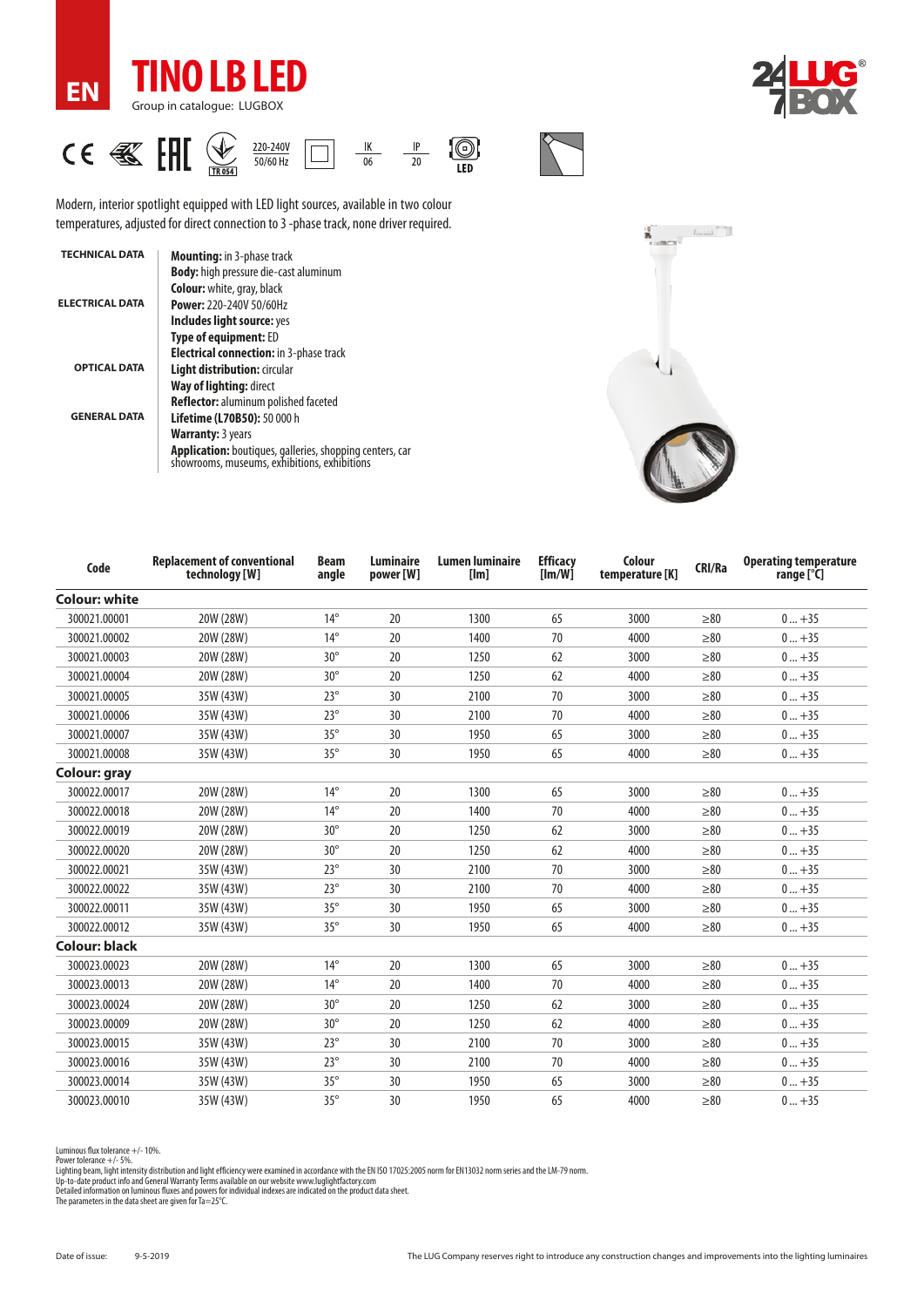

| Code                 | <b>Dimensions</b> [mm]<br>L W H | <b>Pallet</b><br>quantity | <b>Quantity in</b><br>package | <b>Net weight</b><br>[kg] |
|----------------------|---------------------------------|---------------------------|-------------------------------|---------------------------|
| <b>Colour: white</b> |                                 |                           |                               |                           |
| 300021.00001         | 145 88 200                      | 448                       | 1                             | 0.9                       |
| 300021.00002         | 145 88 200                      | 448                       | 1                             | 0.9                       |
| 300021.00003         | 145 88 200                      | 448                       | 1                             | 0.9                       |
| 300021.00004         | 145 88 200                      | 448                       | 1                             | 0.9                       |
| 300021.00005         | 145 88 200                      | 448                       | 1                             | 0.9                       |
| 300021.00006         | 145 88 200                      | 448                       | 1                             | 0.9                       |
| 300021.00007         | 145 88 200                      | 448                       | 1                             | 0.9                       |
| 300021.00008         | 145 88 200                      | 448                       | 1                             | 0.9                       |
| Colour: gray         |                                 |                           |                               |                           |
| 300022.00017         | 145 88 200                      | 448                       | 1                             | 0.9                       |
| 300022.00018         | 145 88 200                      | 448                       | 1                             | 0.9                       |
| 300022.00019         | 145 88 200                      | 448                       | 1                             | 0.9                       |
| 300022.00020         | 145 88 200                      | 448                       | 1                             | 0.9                       |
| 300022.00021         | 145 88 200                      | 448                       | 1                             | 0.9                       |
| 300022.00022         | 145 88 200                      | 448                       | 1                             | 0.9                       |
| 300022.00011         | 145 88 200                      | 448                       | 1                             | 0.9                       |
| 300022.00012         | 145 88 200                      | 448                       | 1                             | 0.9                       |
| Colour: black        |                                 |                           |                               |                           |
| 300023.00023         | 145 88 200                      | 448                       | 1                             | 0.9                       |
| 300023.00013         | 145 88 200                      | 448                       | 1                             | 0.9                       |
| 300023.00024         | 145 88 200                      | 448                       | 1                             | 0.9                       |
| 300023.00009         | 145 88 200                      | 448                       | 1                             | 0.9                       |
| 300023.00015         | 145 88 200                      | 448                       | 1                             | 0.9                       |
| 300023.00016         | 145 88 200                      | 448                       | 1                             | 0.9                       |
| 300023.00014         | 145 88 200                      | 448                       | 1                             | 0.9                       |
| 300023.00010         | 145 88 200                      | 448                       | 1                             | 0.9                       |



## **OTHER PICTURES**









Luminous flux tolerance +/- 10%.<br>Power tolerance +/- 5%.<br>Lighting beam, light intensity distribution and light efficiency were examined in accordance with the EN ISO 17025:2005 norm for EN13032 norm series and the LM-79 no